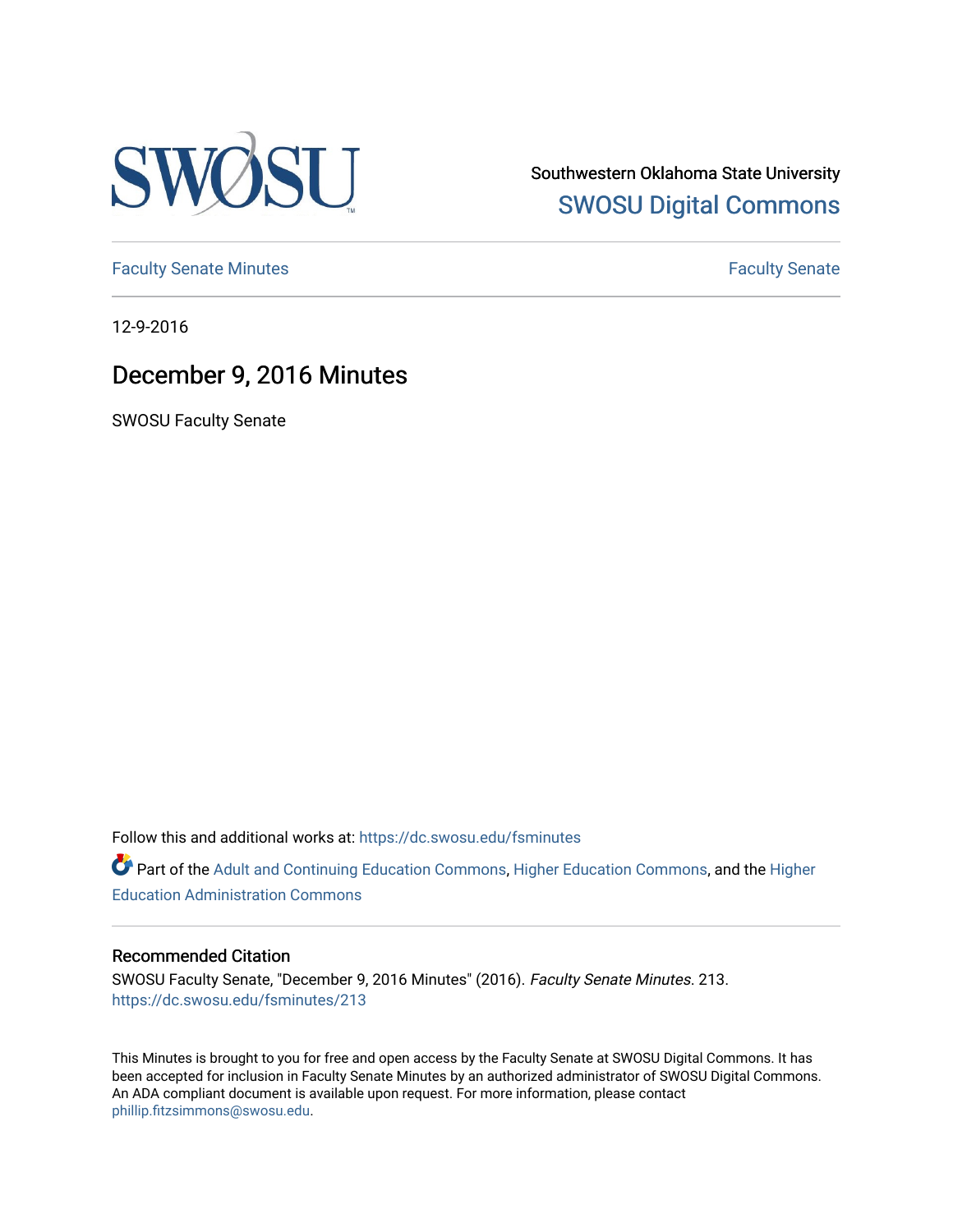# SWOSU Faculty Senate

**December 9, 2016 Approved Minutes**

- I. **Call to Order:** Faculty Senate President Tom McNamara called the December meeting of the SWOSU Faculty Senate to Order at 2:02 p.m. in HEC 201.
- II. **Establishment of a Quorum:** Ric Baugher, Guy Biyogmam, Mark Gales via Zoom for Krista Brooks, Dayna Coker via ITV, Tommye Davis via ITV, Stacey DiPaolo, Jerry Dunn, Jared Edwards, Robin Griffeath, Ryan Haggard, Rita Hays, LeaAnne Hume, Sunu Kodumthara, Doug Linder, Scott Long, Tom McNamara, Allen Boyd for Evette Meliza, Bo Pagliasotti, Eric Paul, Cynthia Pena, Linda Pye, Hank Ramsey, Ann Russell, Hardeep Saluja, Lisa Schroeder, Amanda Smith, Karen Sweeney, Wayne Trail, Muatasem Ubeidat, and Cheri Walker via Zoom.
- **III. Certification of Substitutes:** Allen Boyd will substitute for Evette Meliza. Mark Gales will attend via ZOOM in place of Krista Brooks.
- **IV. Presentation of Visitors:** None
- V. **Approval of Minutes:** November 2016 minutes approved by voice vote.
- **VI. Announcements**
	- A. President Tom McNamara
		- 1. The State Regents (OSRHE) have compiled their budget request, and ask that the cuts from last fiscal year to be restored.
		- 2. SWOSU will be accepting credit for work done at Career Tech schools in specific, agreed-upon circumstances. For HLC certification purposes, faculty teaching these courses will be under contract with SWOSU.
		- 3. President Beutler has expressed hesitance concerning closing campus on Fridays in the summer. It is especially important that services like the library and registrar remain open. Sayre will still be closing on Fridays.
		- 4. The legislature wants to expand concurrent enrollment. OSRHE is asking that this be fully funded.
		- 5. Faculty members are encouraged to sign up with SWOSU Alert.
		- 6. There is an "Angel Tree" in the Dean of Students' office. Gifts will benefit single parents of the SWOSU community.
		- 7. The Academic Appeals committee will meet January 6th.
		- 8. As of 12/5, there is a 48% response rate for online evaluations.
		- 9. The assessment center would like to administer the ETS Proficiency Profile to seniors in capstone courses. There will be cash awards for top scorers.
		- 10. The library will begin operating under extended finals week hours.
		- 11. Departments are encouraged to prepare for the upcoming SWIM and NSO events.
		- 12. Retention management is pursuing a Title III grant to expand academic coaching of at risk students.
		- 13. Final grades are due Monday, December 19th by 5:00 pm.
		- 14. There is an 8% increase in student credit hours compared to last spring. This year SWOSU saw a 3% increase in retention for freshman students. The university had 69% of Fall 2015 freshman enroll in Fall 2016. Spring 2016 also saw a 16% increase in graduates.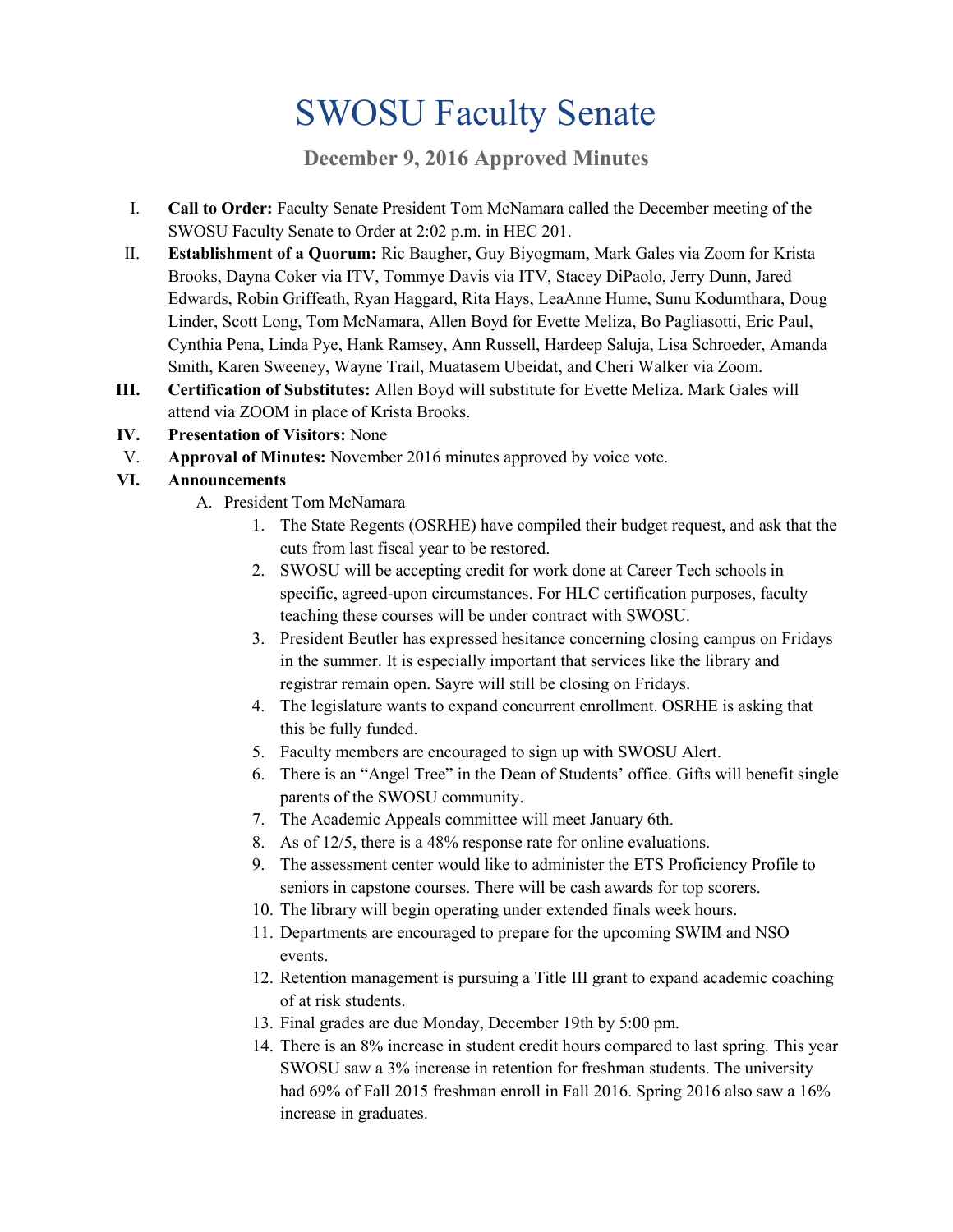- 15. Dr. South has proposed altering the Tuesday-Thursday finals schedule to an A-B-B-A cycle.
- B. Secretary/Treasurer Karen Sweeney
	- 1. Roll Sheet—please sign
	- 2. Treasurer's Report
		- a) Banc First
			- (1) November Balance: \$1,621.18
			- (2) Current Balance: \$1,621.18
		- b) University Account
			- (1) November Balance: \$105.01
			- (2) Current Balance: \$105.01
- C. President-Elect Jerry Dunn: None
- D. Past President Jared Edwards: None
- E. Student Government Representative: None

#### **VII. Reports from Standing and Ad Hoc Committees:**

**A. Intellectual Property Committee:** See Appendix A for the draft of revisions of section 6.0 of SWOSU's Intellectual Property Policy concerning online and web-based content.

#### **Faculty Senate Motion 2016-12-01:**

The SWOSU Faculty Senate approves of the changes to the Intellectual Property Policy proposed by the Intellectual Property Committee.

#### **From Tim Hubin, IPC Chair:**

At the request of the Provost, IPC has revised the Intellectual Property Policy, Section 6.0. We have worked closely with the Provost to improve this section dealing with online courses. We have clarified the types of online course development and the ownership/licensing rights of the creator and the University. I believe this work is an excellent example of "shared governance". Both faculty and administration truly appeared to consider all sides of the issues and listened carefully to the needs, ideas, and opinions about this policy. The result, I believe, is an improved policy. Please bring this document to the Faculty Senate for approval.

**Motion to postpone** was approved by voice vote.

## **VIII. Unfinished Business:**

**IX. New Business:**

## **A. HLC Credentialing and Verification Process**

**Faculty Senate Motion 2016-12-02:** The SWOSU Faculty Senate endorses the use of the Faculty Credentialing Guidelines and Verification form that will be used in the Higher Learning Commission's certification process.

**Motion failed** by voice vote.

## **B. Change to Finals Schedule Cycle**

**Faculty Senate Motion 2016-12-03:** The SWOSU Faculty Senate approves of the Tuesday-Thursday schedule for finals week moving to an A-B-B-A cycle.

**Compliant Parliamentary Procedure:** Passed by general consent**.**

X. **Adjournment:** 2:37 p.m.

Respectfully submitted,

Tom McNamara, Faculty Senate President

Karen Sweeney, Faculty Senate Secretary

**Next Meeting Friday, January 27th at 2:00 p.m.**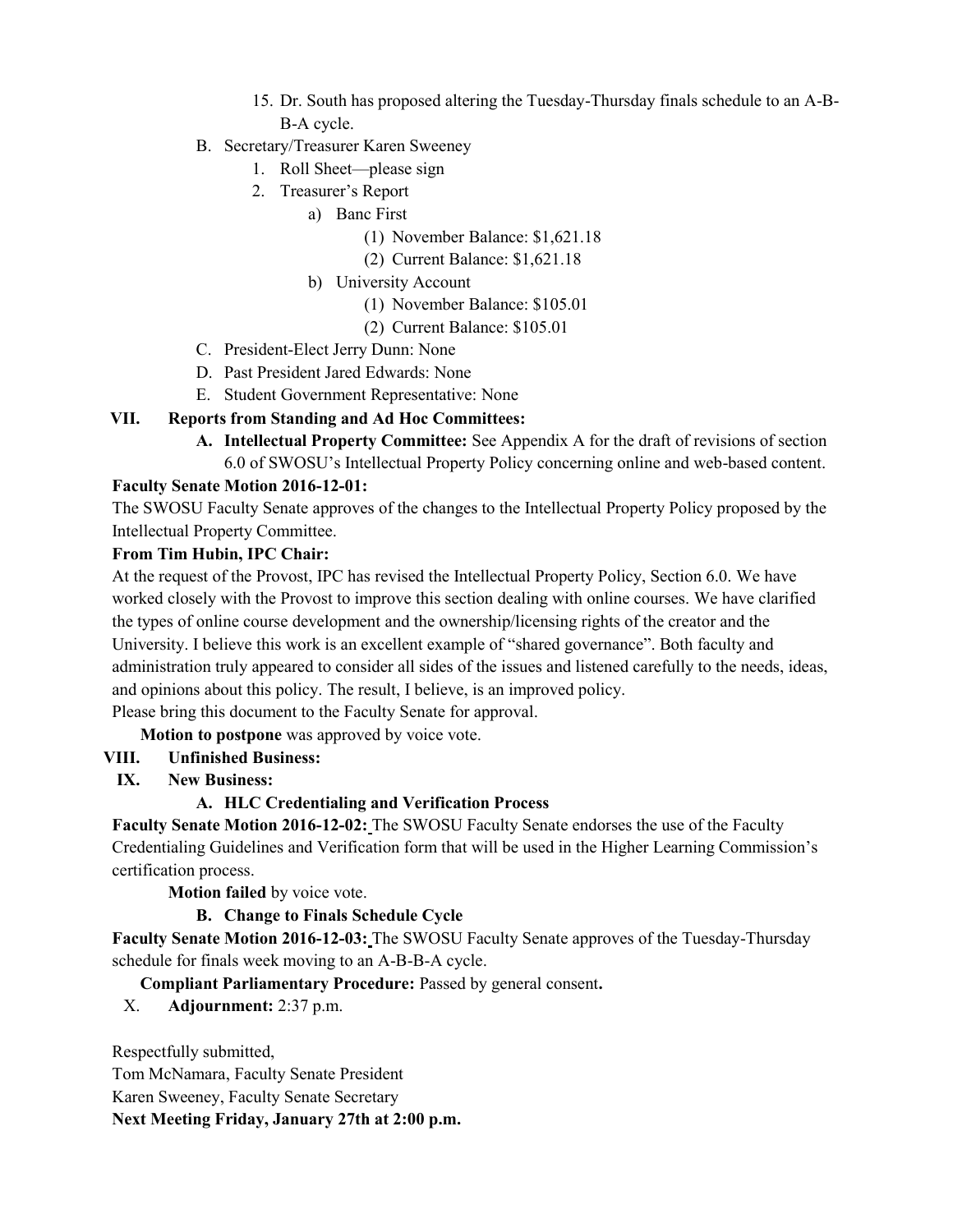# **Appendix A**

# **6.0 On-Line or Web-Based Intellectual Properties**

Southwestern Oklahoma State University encourages its faculty and administration to engage in scholarly activities during the academic year as a part of their university responsibilities. Such scholarly activity would include the creation of On-Line teaching materials and Web-Based teaching methods. This type of instruction is an emerging area that Southwestern Oklahoma State University embraces and supports as new technology creates an opportunity for distance education for current and future students of SWOSU. While faculty engage in this type of teaching activity and creation, the University will strive to protect the work-product of its faculty and other personnel, which are prepared for class use either on-site or via an electronic format.

Universities were alerted to the necessity to enact protection of the administration and faculty for scholarly work by the 1980 enactment of P.L. 96-517, The Patent and Trademark Law Amendments Act, more commonly known as the Bayh-Dole Act, and amendments included in P.L. 98-620, enacted into law in 1984.

# **6.01 Definitions**

# **A. Web-based (asynchronous)**

Web-based, also referred to as asynchronous or on-line courses occur independent of time or location and are often known as courses available anytime and anyplace. These courses are delivered over the web. Web-based courses may be locally produced, purchased or contracted.

## **B. ITV or Web Video (synchronous)**

ITV courses (Interactive Television) or Web Video are synchronous courses that originate in a real time classroom environment and are narrow cast to select receive site locations. These courses allow the student to interact with the instructor and other students in a real time environment from location to location.

## **C. Blended (synchronous and asynchronous)**

Blended courses usually have elements of both synchronous and asynchronous courses with ITV or face to face teaching and web-based segments. Depending on what best suits the subject and the audience, these courses typically use the best of both methods in delivering content.

## **6.02 Distance Education**

All Distance Education courses are considered "regular" courses and are transcripted without any reference to delivery mode. All students enrolled are considered as resident students to that course regardless of location.

## **6.03 Copyright Assignment**

The general rule for copyrighted materials is that the creator holds exclusive rights at the time of creation, unless it is assigned to another owner, either wholly or jointly. Registering the copyright with the Federal Government Copyright Office is another matter. (See Section 5.0.)

## **6.04 Determination of Specific Compensation**

Resource and time requirements for development of courses vary as a function of the specifics of the offering, availability of related materials and course format.

## **A. Synchronous Format**

Distance Education instructors teaching synchronous courses are not compensated for course development.

## **B. Asynchronous Format**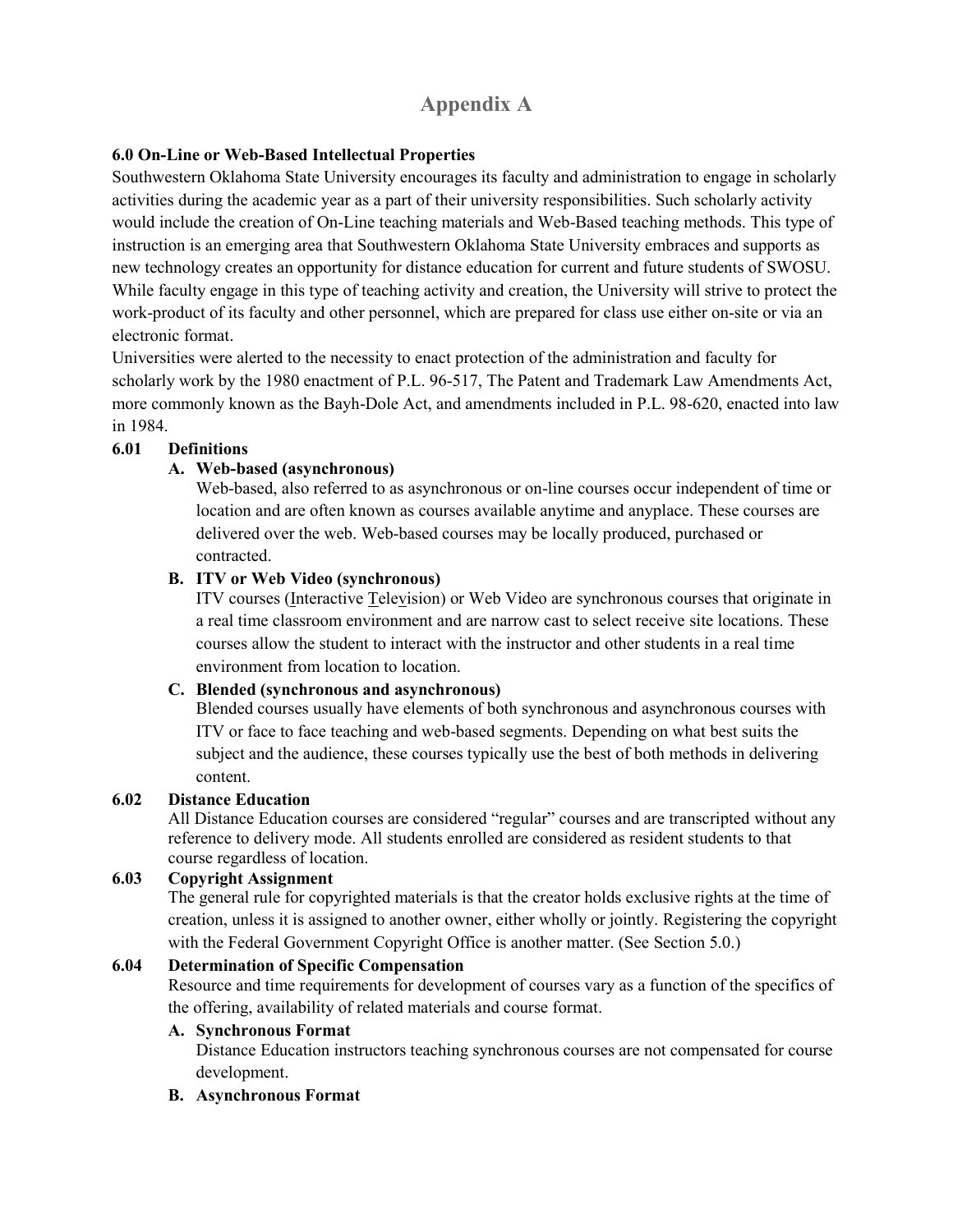Distance Education instructors may be compensated for developing asynchronous courses. Compensation is based on the SWOSU Policy for Distance Education Instruction. Departments may also wish to contribute additional compensation from their own budgets.

#### **6.05 Ownership and Licensing of On-Line and Web-Based Course Materials** The University IPC will determine Ownership (copyright holder) and/or Licensing, which, in turn, will depend upon the circumstances of the development. For example:

| <b>Course Development Level</b>                 | Ownership   Licensing |            |
|-------------------------------------------------|-----------------------|------------|
| A. Work $(s)$ for hire                          | Creator               | University |
| B. With substantial use of university resources | Creator               | University |
| C. With minimal use of university resources     | Creator               | Creator    |

**A.** If the On-Line or Web-Based course is a work for hire where the University specifically directs its creation and provides materials, time, or monetary compensation to the creator to develop the materials, ownership will be retained by the creator. The University will retain a right to license the work product from the creator at no cost to the University. If the On-Line or Web-Based course is developed under the support of a state, federal or private grant, as a work(s) for hire, ownership of the materials developed will reside with the creator. Again, the University will retain the right to license the work product from the creator at no cost to the University.

With regards to the creation of an On-Line or Web-Based course by a faculty member, a "work for hire" is defined as work "above and beyond the scope of normal duties" which is compensated by the University through an agreement that is separate from the faculty member's on-going contracted position as a University faculty member.

- **B.** If the On-Line or Web-Based course creator uses substantial University resources (as defined in section 3 of the SWOSU Intellectual Property Policy), then the creator retains ownership; however, the University maintains a royalty-free license to use and distribute the material while the creator is employed by the University.
	- 1. As the acceptance of substantial university resources results in the loss of licensing control of copyrighted material (the On-Line or Web-Based course), a faculty member may, without penalty, refuse the offer of substantial university resources (and thus maintain their licensing rights) while proceeding to develop the course.
	- 2. Similarly, the University may choose to transfer the on-line or web-based course development offer to another faculty member, or a qualified external course developer, if the University chooses to obtain licensing rights.
	- 3. The IPC will enter into negotiation with the creator to determine the percentage distribution of any royalties due from the University's licensing of the course to an external entity.
- **C.** If the On-Line or Web-Based course creator uses minimal university resources, then the creator maintains ownership and licensing of the course.
- **D.** When works are created while in the employ of the University, situations may arise where there is a conflict of interest between the creator and the University. In the event the creator considers the sale, lease, or other use of courseware or material by an outside party in a manner that competes with the offerings of the University, the creator first must enter into negotiations with the IPC before actuating any agreements. These negotiations will ensure the University is reimbursed expenses for courseware creation, and the IPC will determine if compensation for royalties derived from the courseware or materials is due the University.